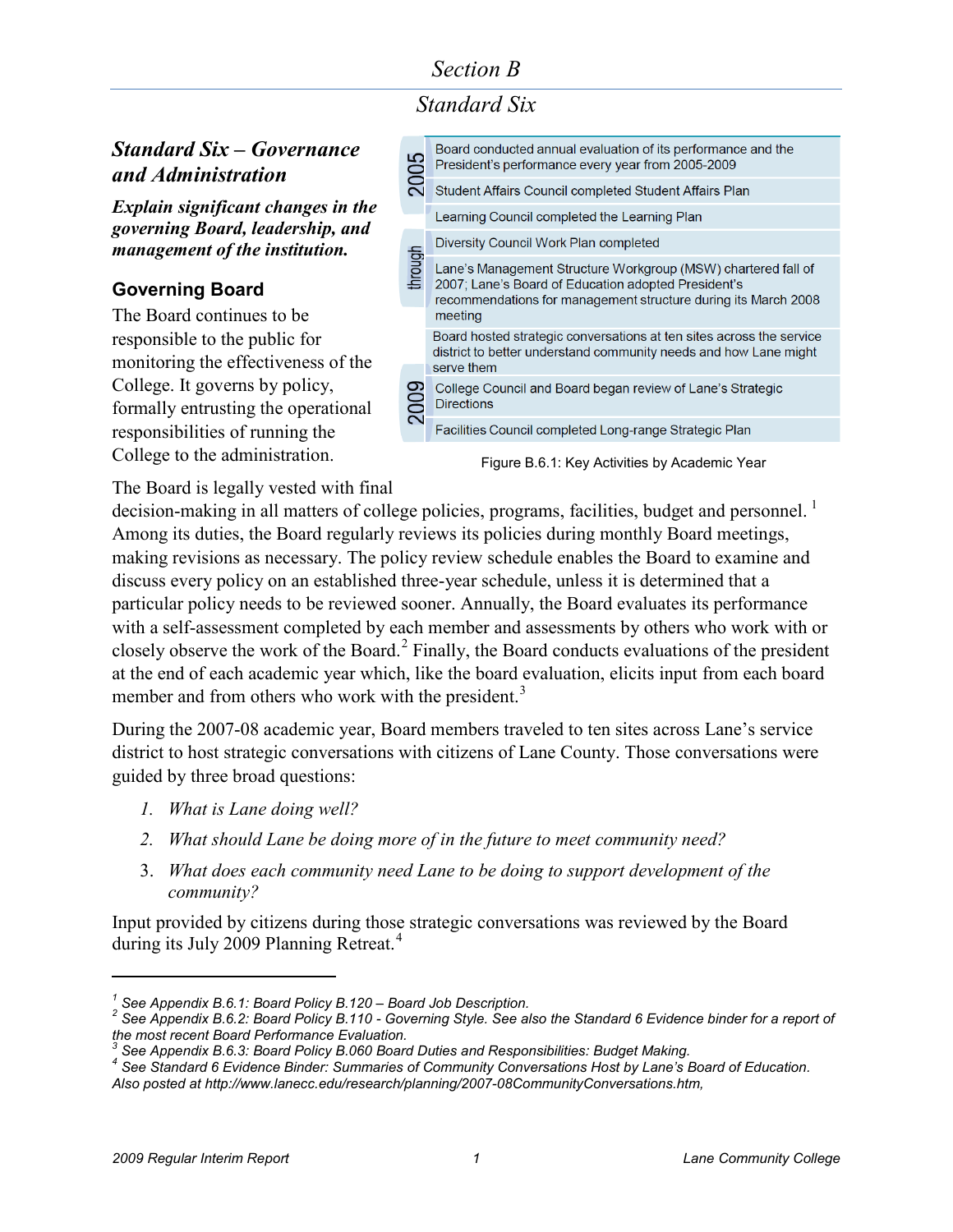### *Section B*

### *Standard Six*

### **Management Structure**

Several key changes have been made in Lane's management structure since the 2004 Self-Study. An important contribution to those changes was a special study that was conducted by the Management Structure Workgroup (MSW). The final report of the MSW was submitted to the President in February 2008.<sup>[5](#page-1-0)</sup> Upon chartering the MSW there were a number of management vacancies, retirements, and interim appointments that provided an opportunity for review for changes that may more effectively align the structure with the current and future needs of the College. $6$ 

From the MSW report, the President developed recommendations for changes in the management structure and the Board approved those recommendations during its March 2008 meeting. One change was to shift the structure of associate vice presidents and division chairs to a structure of executive deans, chief officers, and deans. A new management position also was created in IT to guide and support Academic Technology.<sup>[7](#page-1-2)</sup> This change links more closely the many IT functions with direct support for student learning and success. This change in IT is aligned with a college focus of strategic development of online courses and programs. (See Standard 5T).

Several other new management positions were developed as a result of the work of the MSW. A new position of Governmental and Community Relations, was also added to the President's area beginning 2008-09. This position was created as a response to the increasing importance of establishing and maintaining connections with the community and government, in terms of revenue capability and the need to develop strategic collaborations with community partners.

The position of Vice President for College Operations has remained vacant since December 2006 when the former incumbent retired. Since 2006, the President, the Vice President for Academic and Student Affairs (ASA), the Chief Human Resources Officer and the Chief Financial Officer (CFO) have shared duties of that position. This has, in fact, led to further integration of College Operations with Academic and Student Affairs and Executive Business Services.

A restructuring of three of the executive-level management positions in ASA occurred in 2007-08. Lane now has an executive dean for each of the following areas: Academic Affairs – Career Technical; Academic Affairs – Transfer; and Student Affairs – Student Services and Student Development.

 $\overline{a}$ 

*<sup>5</sup> Management Structure Workgroup, Management Structure Report:* 

<span id="page-1-2"></span>

<span id="page-1-1"></span><span id="page-1-0"></span>nttp://www.lanecc.edu/oasa/MSW/documents/MSWstudy-final.pdf<br>
6 See Appendix B.6.4 – Lane's Summary Organizations Chart (Sept 2007).<br>
<sup>7</sup> See Appendix B.6.5 – Lane's Summary Organizational Chart (Sept 2007).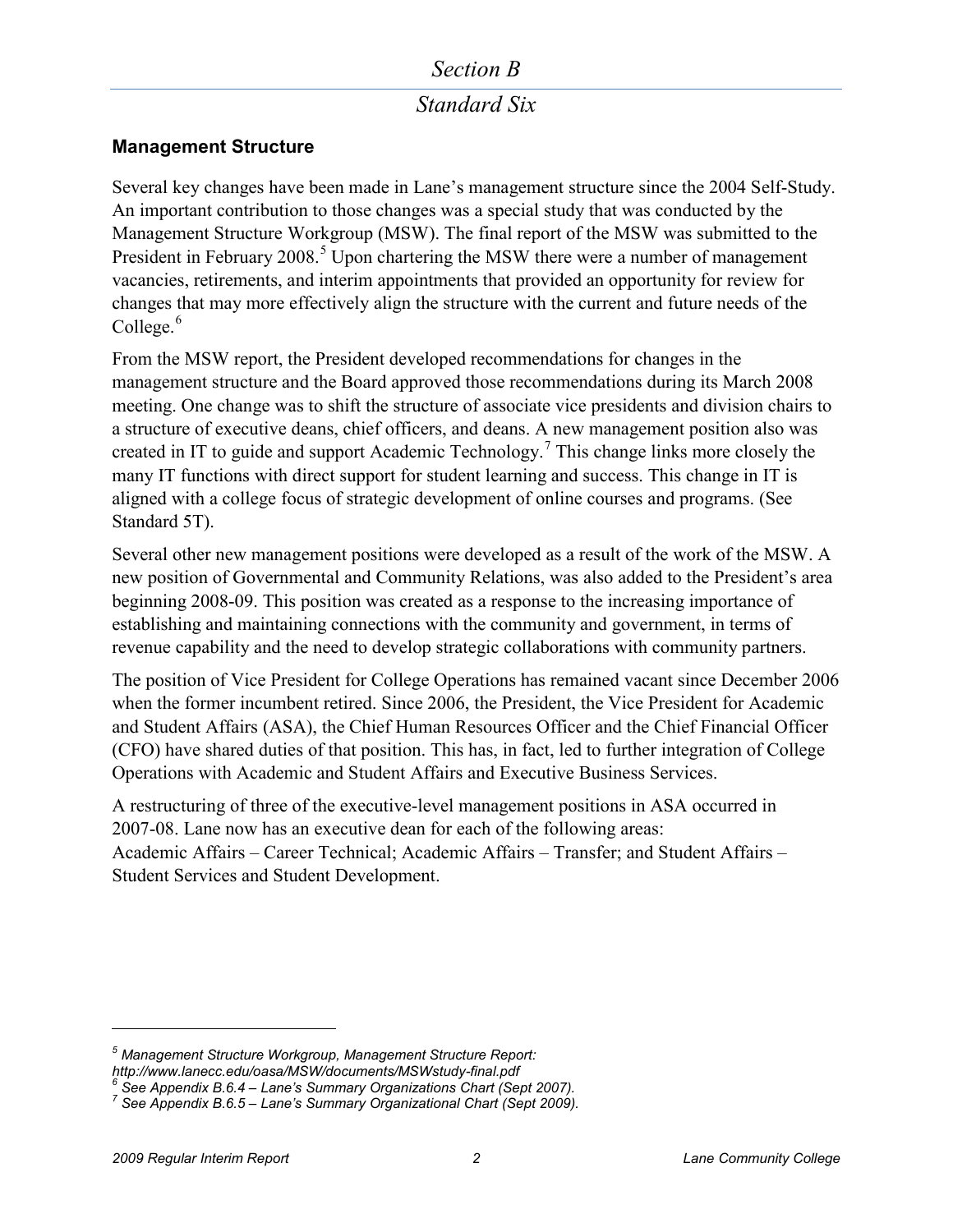### *Section B*

### *Standard Six*

### **Governance**

By adopting a policy governance model, the Board clarified a variety of issues including authority, responsibilities and relationships. In March 2004, the Board approved Board Policy B.025, College Governance System.<sup>[8](#page-2-0)</sup> This policy replaced Board Policy B.070, Shared Governance. The new Board policy states:

*The college is to be governed by a learning-centered system that strives to achieve the mission of the college and abide by its core values. The president is the steward of the governance system...* 

Lane's college governance system, which was approved by the Board in April 2004, is designed to ensure that the authority, responsibilities, and relationships among and between the Board, administrators, faculty, staff, and students are described in documents posted on the governance website.<sup>[9](#page-2-1)</sup>

The College Council is charged with overall responsibility for the operation and effectiveness of the governance system, The Council's membership consists of representatives from the faculty, classified and management employee groups, student government, the two vice presidents, the Director of Institutional Research, Assessment, and Planning and the President. In addition to College Council, there are six other councils and each has responsibility for a specific college function: Learning Council, Student Affairs Council, Diversity Council, Facilities Council, Finance Council<sup>10</sup>, and Technology Council. Each council is responsible for creating policies in its domain, and for assessing the overall effectiveness of its policies. Each council is also responsible for creating integrated plans for its domain.<sup>[11](#page-2-3)</sup>

### **Summary**

 $\overline{a}$ 

Lane's governing board has provided effective, broad-based oversight to ensure compliance with college policies. Lane remains committed to the system of college governance designed and approved by the Board in 2004. On-going review of effectiveness is important to all three systems and will be continued in the future.

<span id="page-2-1"></span><span id="page-2-0"></span><sup>&</sup>lt;sup>8</sup> See Appendix B.6.6, Board Policy B.025 College Governance System.<br><sup>9</sup> See the Governance homepage at<http://www.lanecc.edu/governance/index.html><br><sup>10</sup> The duties of the Finance Council have moved to the Budget Developm

<span id="page-2-3"></span><span id="page-2-2"></span>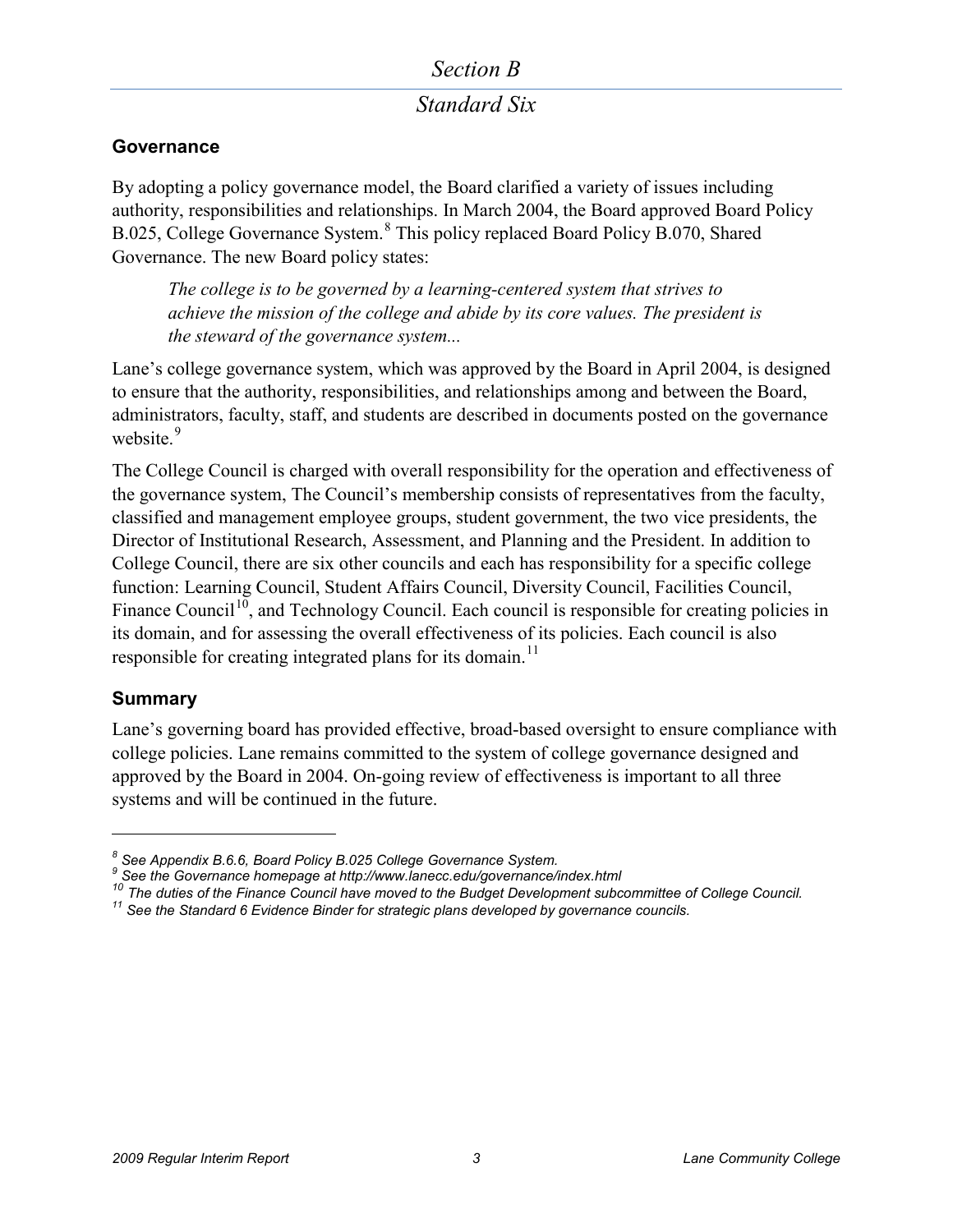## *Appendix B.6.1: Board Policy B.120 – Board Job Description*

### **POLICY NUMBER: B.120**

### **POLICY TYPE: GOVERNANCE PROCESS**

### **POLICY TITLE: BOARD JOB DESCRIPTION**

The job of the board is to represent the people of the college district in determining and assuring organizational performance.

The board is legally vested with final decision making in all matters of board policies, programs, facilities, budget, and personnel.

Consequently, the contributions of the board shall include:

- 1. The link between the organization and the citizens of the district.
- 2. Written governing policies which, at the broadest levels, address:
	- a. Ends: Organizational products, impacts, benefits, outcomes (what's good for which needs at what cost).
	- b. Executive Directions: Directions for executive authority which establish the prudent and ethical boundaries within which all executive activity and decisions must take place.
	- c. Governance Process: Specification of how the board conceives, carries out, and monitors its own task.
- 3. Board-President Relationship: How accountability/authority and duties are delegated and monitored.
- 4. The assurance of presidential performance.

ADOPTED: November 9, 1998 REVISED: February 11, 2004 REVIEWED: February 13, 2008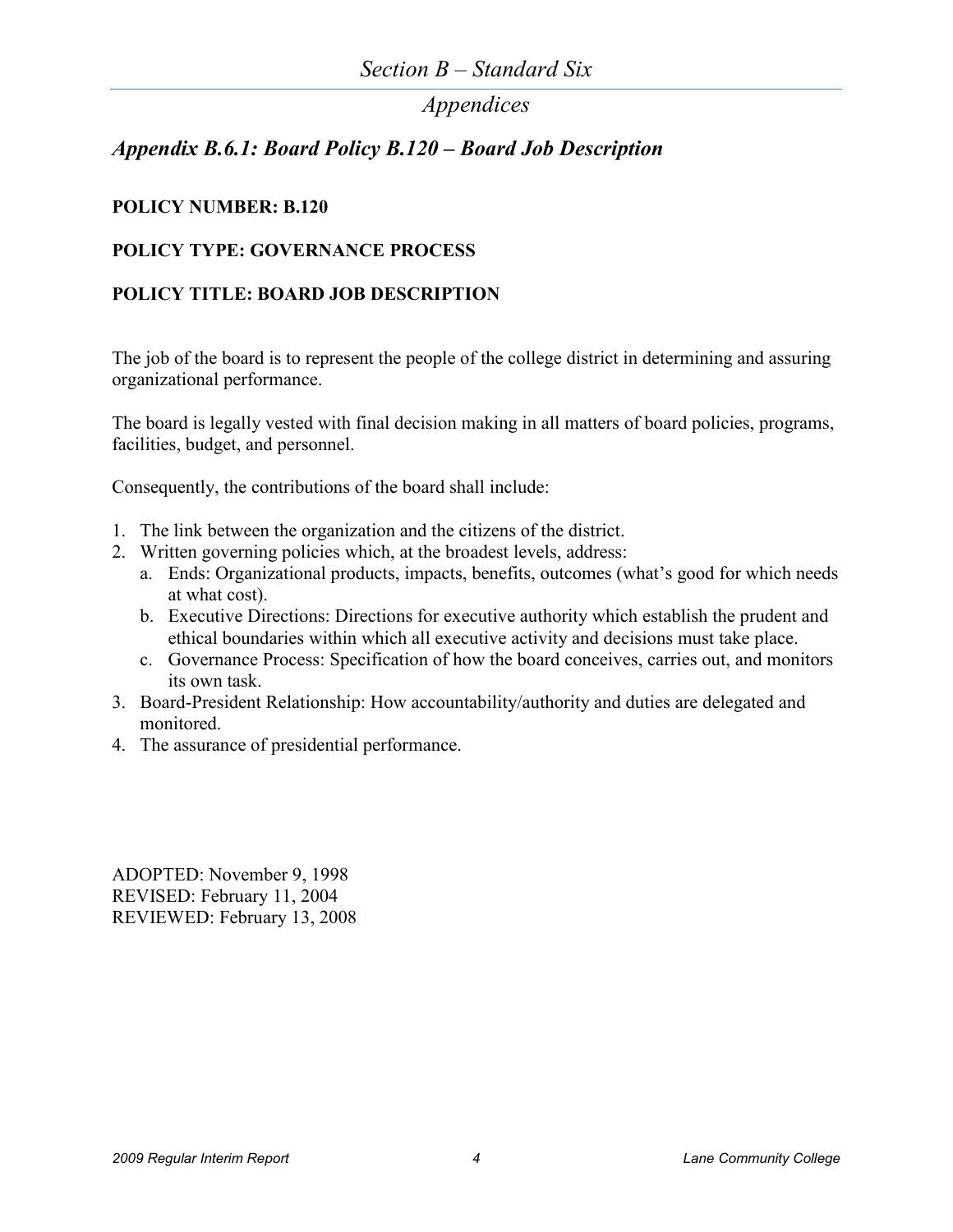## *Appendix B.6.2: Board Policy B.110 – Governing Style* **POLICY NUMBER: B.110**

#### **POLICY TYPE: GOVERNANCE PROCESS**

#### **POLICY TITLE: GOVERNING STYLE**

The board will govern with an emphasis on meeting community needs, respecting diverse viewpoints, leading strategically, clearly distinguishing board and president roles, making collective decisions, being future-oriented, and being proactive.

More specifically, the board will:

- 1. Operate in all ways mindful of its obligation to the people of its district.
- 2. Enforce upon itself whatever discipline is needed to govern with excellence. Discipline will apply to matters such as attendance, policy-making principles, respect of roles, speaking with one voice, and adherence to ethical practices.
- 3. Keep adequately informed about relevant global and local educational and other issues, actively gathering information to fulfill this role.
- 4. Direct, control, and inspire the organization through the careful establishment of the broadest organizational values and perspectives through written policies.
- 5. Focus chiefly on intended long-term impacts on the world outside the organization (Ends), not on the administrative or programmatic means of attaining those effects.
- 6. Be an initiator of policy. The board will be responsible for board performance.
- 7. Use the expertise of individual members to enhance the ability of the board.
- 8. Monitor and regularly discuss the board's own process and performance.
	- a. Self-monitoring will include an annual comparison of board activity and discipline to its Governance Process and Board-Staff Relationship policies.
	- b. Continual redevelopment will include orientation of new members in the board's adopted governance process and periodic board discussion of process improvement.
- 9. Acting as a committee of the whole, perform the functions of the Audit Committee including:
	- a. The appointment, compensation and oversight of the work of any public accounting firm employed by the College to audit its financial statements.
	- b. The appointment, compensation and oversight of independent counsel or other advisor as deemed necessary to carry out its audit duties.

Additionally, the President shall be responsible for establishing and reporting to the Board procedures for: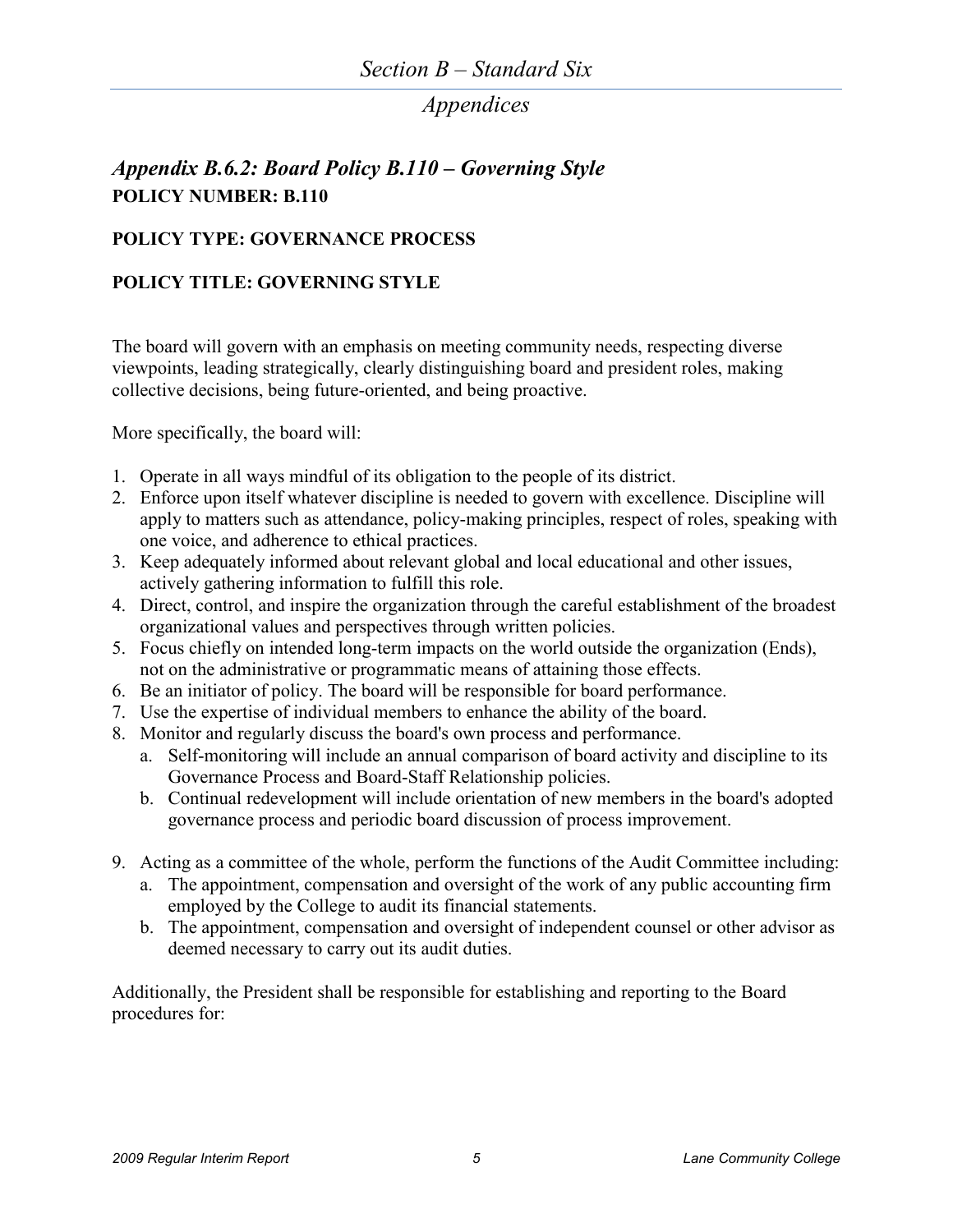### Appendix B.6.2 (cont.): Board Policy B.110 – Governing Style

- 10. The receipt, retention and treatment of complaints received by the College regarding accounting, internal controls and auditing matters.
- 11. The confidential, anonymous submission by employees regarding questionable accounting or auditing matters.

ADOPTED: November 9, 1998 REVISED: July 27, 2004 REVISED: March 9, 2005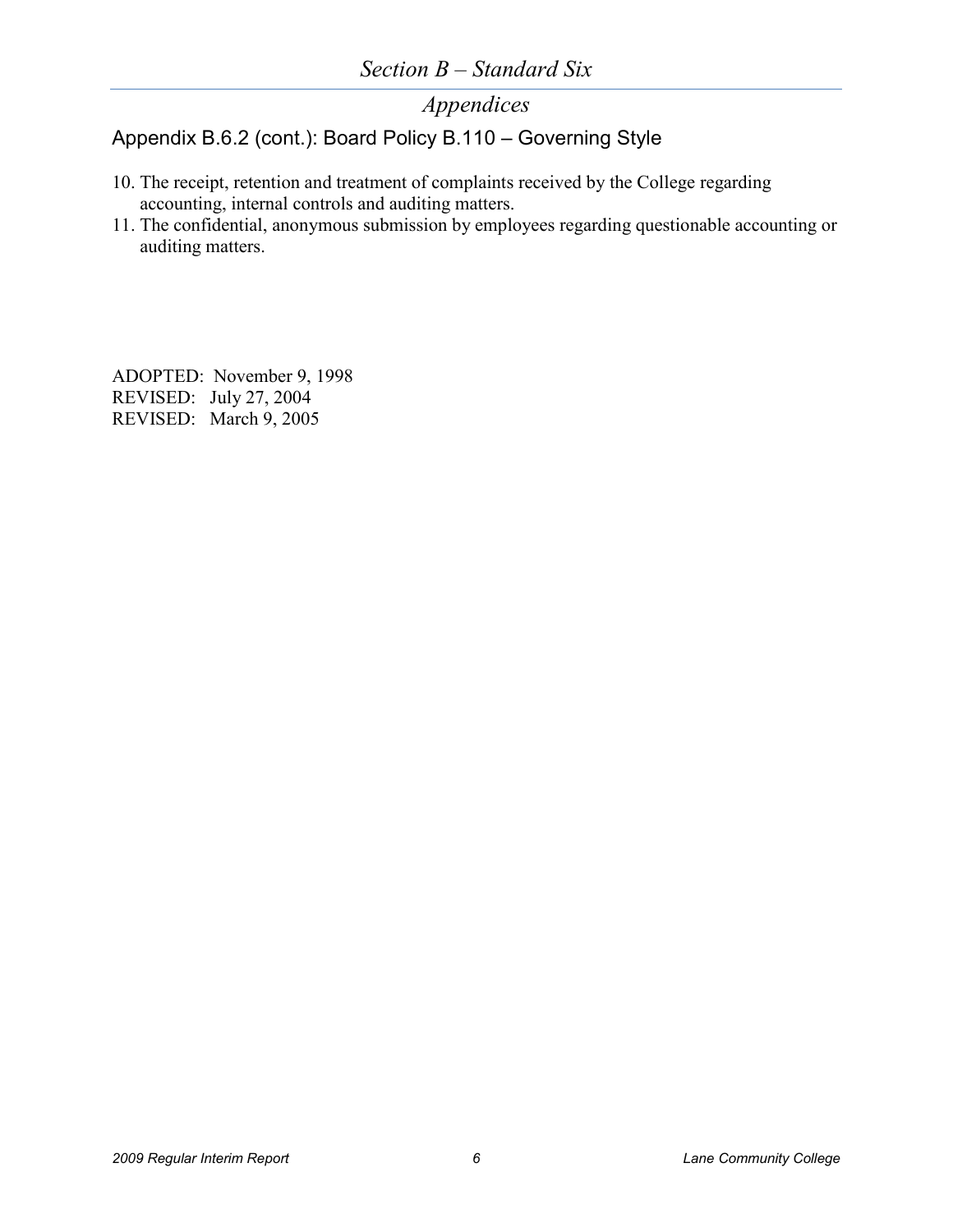### *Appendix B.6.3: Board Policy C.060 – Monitoring President's Performance*

#### **POLICY NUMBER: C.060**

#### **POLICY TYPE: BOARD-PRESIDENT LINKAGE**

#### **POLICY TITLE: MONITORING PRESIDENT'S PERFORMANCE**

Any evaluation of the president's performance, formal or informal, may be derived only from the criteria established within board Ends and Executive Directions.

Accordingly,

- 1. The purpose of monitoring is to determine the degree to which board policies are being fulfilled. Information which does not do this will not be considered to be monitoring.
- 2. he board will acquire monitoring data by one or more of three methods: (a) by internal report, in which the president discloses compliance information to the board, (b) by external report, in which an external, disinterested third party selected by the board assesses compliance with board policies, and (c) by direct board inspection, in which a designated member or members of the board assess compliance with the appropriate policy criteria.
- 3. The standard for compliance shall be any reasonable presidential interpretation of the board policy being monitored.
- 4. All policies that instruct the president will be monitored at a frequency and by a method chosen by the board. The board can monitor any policy at any time by any method, but will ordinarily depend on a routine schedule.

| <b>Policy</b>                             | <b>Method</b>         | <b>Frequency</b> |
|-------------------------------------------|-----------------------|------------------|
| <b>Treatment of Learners</b>              | Internal              | Annually         |
| Treatment of Staff                        | Internal/External     | Annually         |
| Financial Planning and Budgeting          | Internal              | Semi-annual      |
| <b>Financial Condition and Activities</b> | Internal              | Quarterly        |
|                                           | External              | Annually         |
| <b>Emergency President Succession</b>     | Internal              | Annually         |
| Compensation and Benefits                 | Internal              | Annually         |
| Communication and Support to the Board    | Internal/Direct Insp. | Annually         |
| <b>Asset Protection</b>                   | Internal              | Annually         |
| Governance Process Policies               | Direct Insp.          | Annually         |

ADOPTED: November 9, 1998 REVISED: May 12, 1999 REVIEWED: May 12, 2004 REVIEWED: November 9, 2005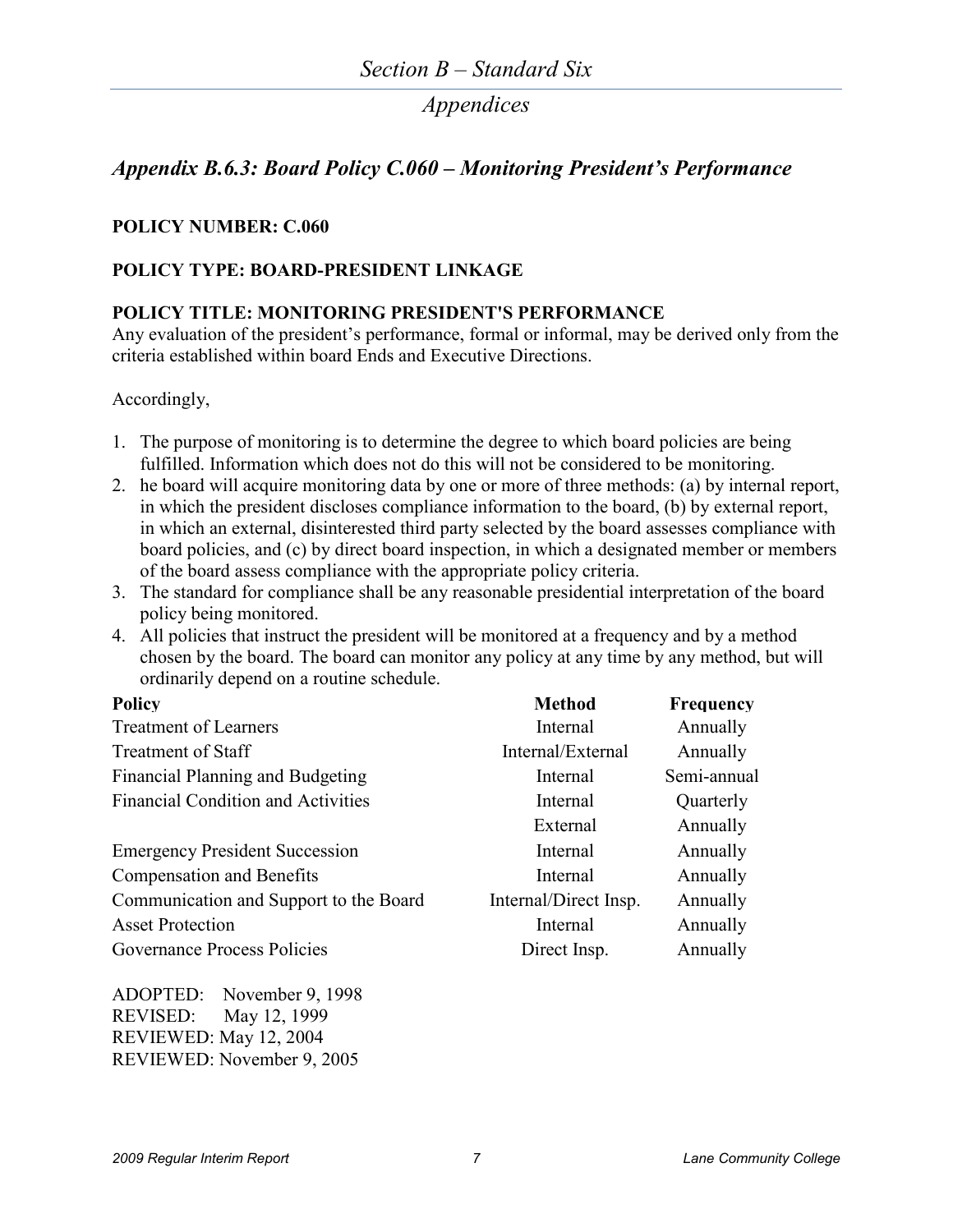# *Appendix B.6.4: Lane's Summary Organizational Structure (September 2007)*

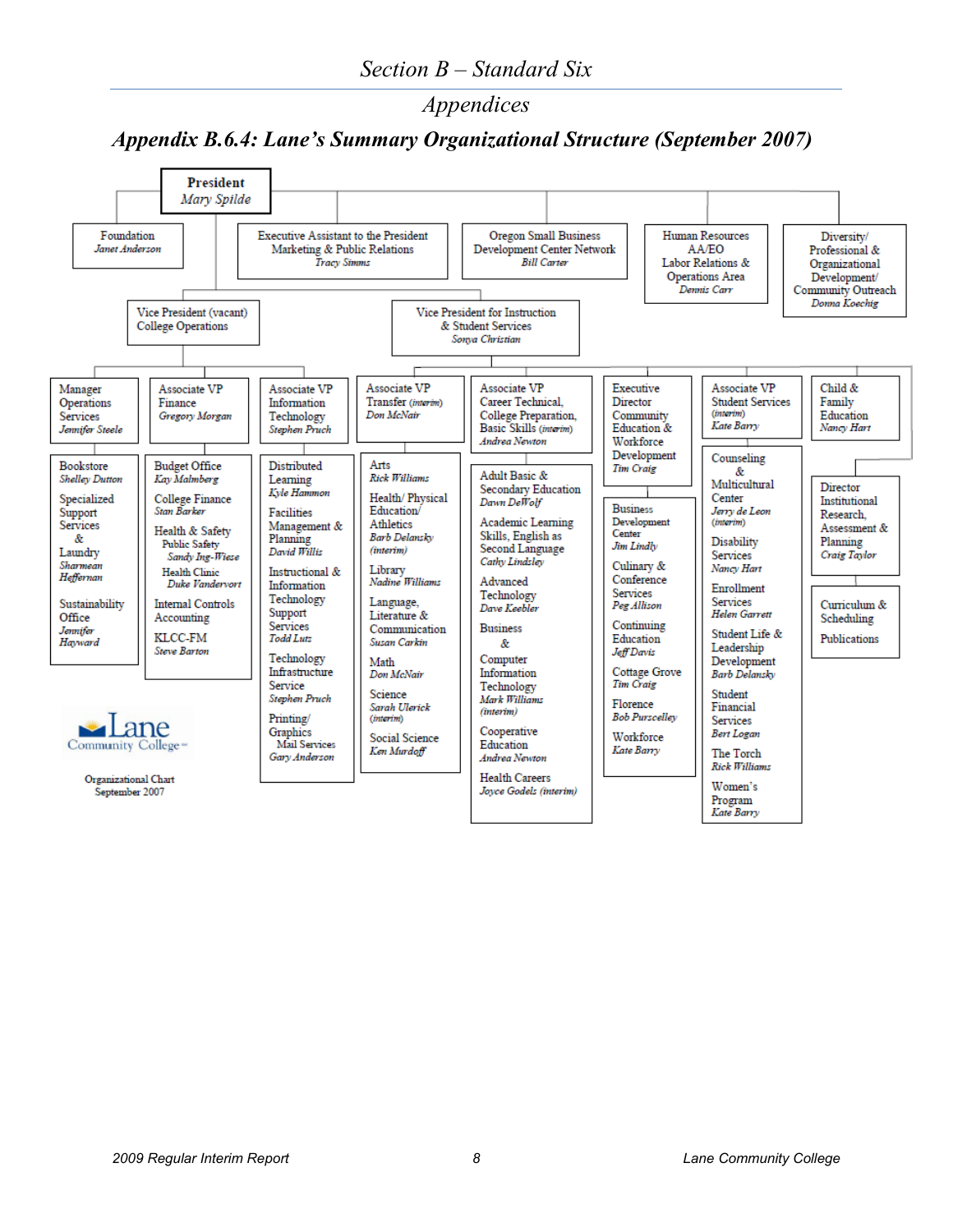